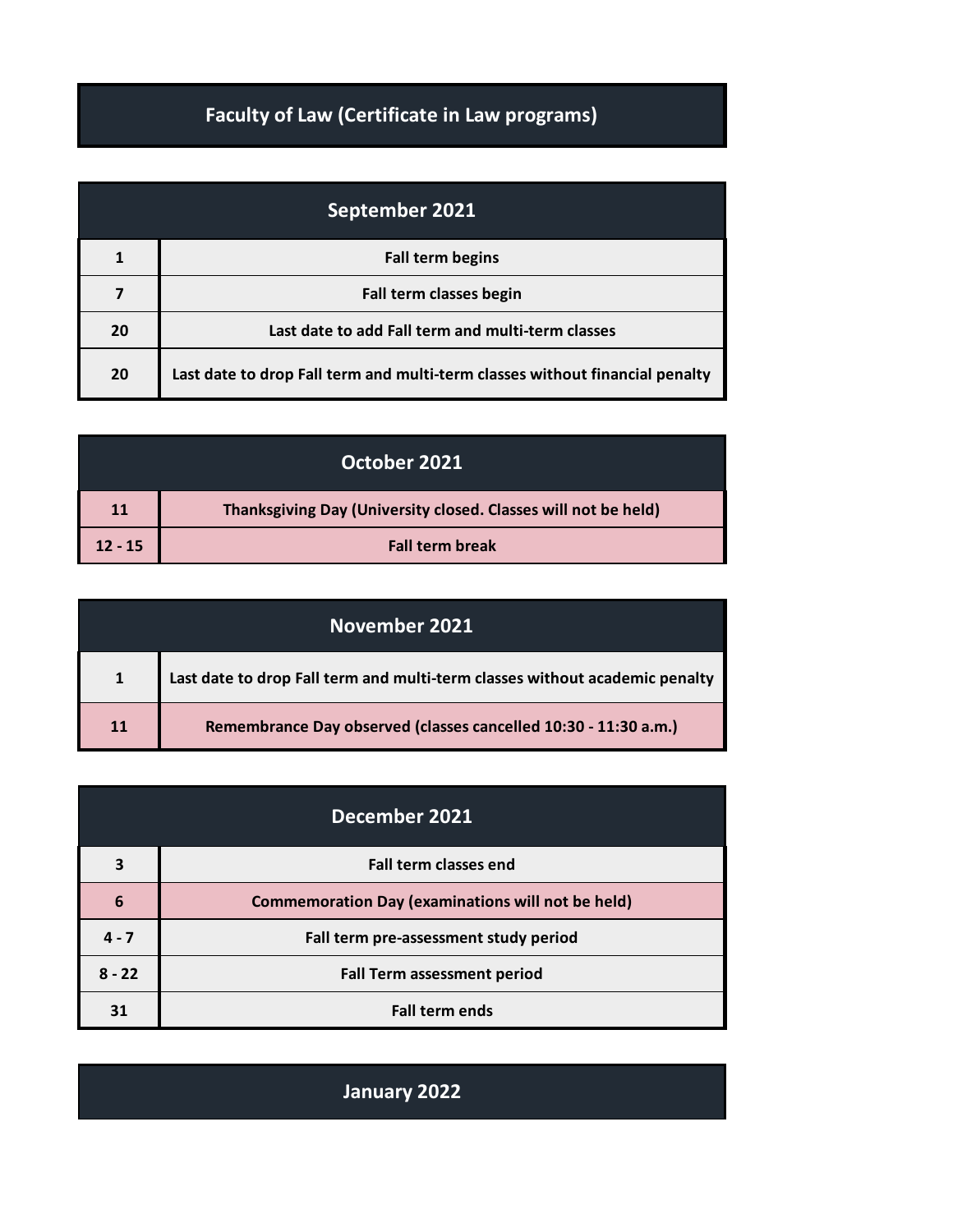|    | Winter term begins                                              |
|----|-----------------------------------------------------------------|
| 10 | Winter term classes begin                                       |
| 21 | Last date to add Winter term courses                            |
| 24 | Last date to drop Winter Term courses without financial penalty |

| <b>February 2022</b> |                                                          |
|----------------------|----------------------------------------------------------|
| 21                   | Family Day (University closed. Classes will not be held) |
| $22 - 25$            | Reading Week (Classes will not be held)                  |

|   | <b>March 2022</b>                                              |
|---|----------------------------------------------------------------|
| 4 | Last date to drop Winter Term courses without academic penalty |

| <b>April 2022</b> |                                         |
|-------------------|-----------------------------------------|
| 8                 | Winter term classes end                 |
| $9 - 13$          | Winter term pre-assessment study period |
| $14 - 30$         | Winter term assessment period           |
| 30                | <b>Winter term ends</b>                 |

| <b>May 2022</b> |                                                                              |
|-----------------|------------------------------------------------------------------------------|
|                 | <b>Summer term begins</b>                                                    |
| 9               | Summer Term classes begin (May - July)                                       |
| 13              | Last date to add Summer Term classes (May - July)                            |
| 20              | Last date to drop Summer Term classes (May - July) without financial penalty |

**June 2022**